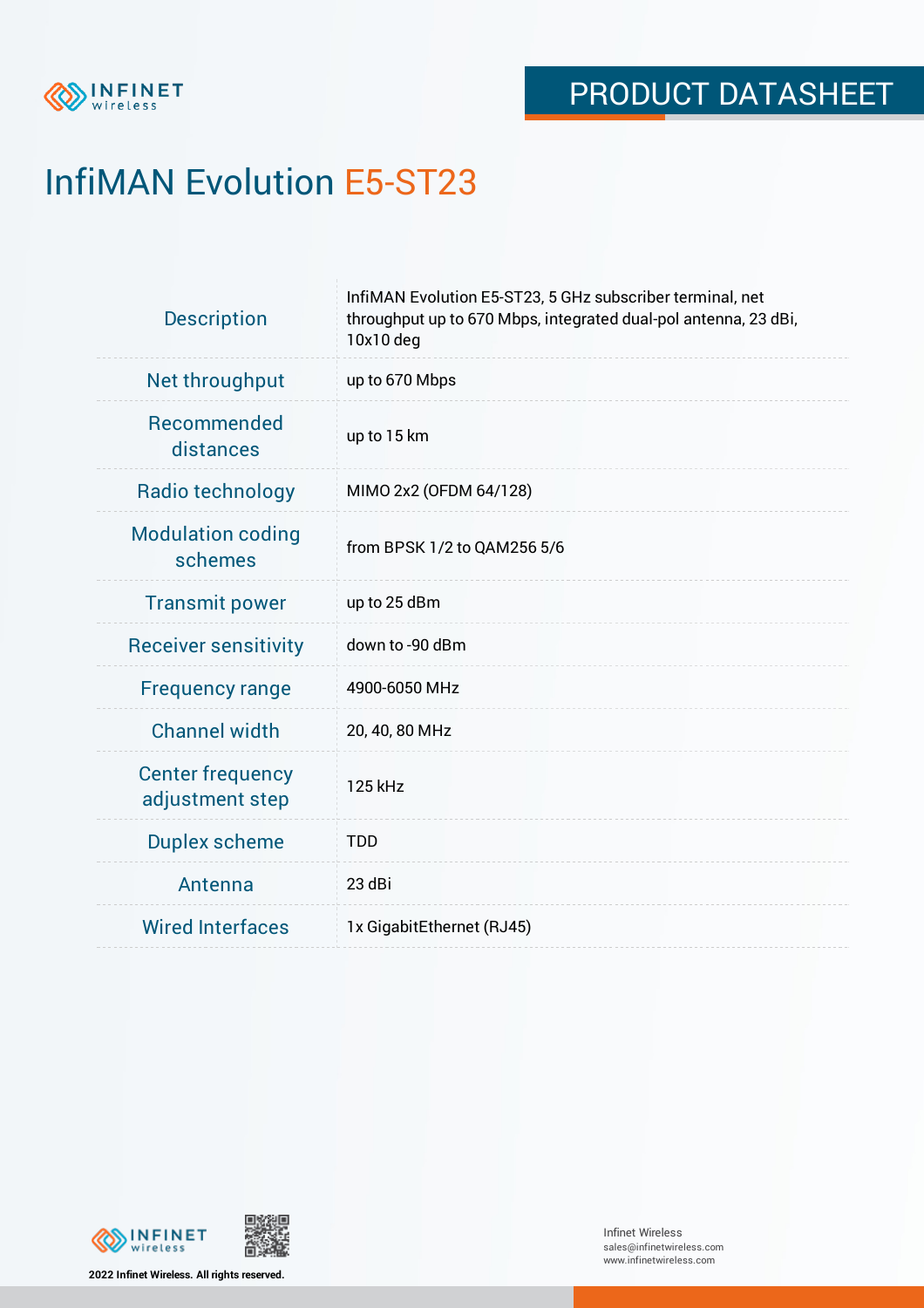

# InfiMAN Evolution E5-ST23

| Consumption                | up to 15 W                                                                                                                                                                                                                                                                                                     |                      |      |                |  |  |
|----------------------------|----------------------------------------------------------------------------------------------------------------------------------------------------------------------------------------------------------------------------------------------------------------------------------------------------------------|----------------------|------|----------------|--|--|
| <b>Power options</b>       | 90-240 VAC ~ @ 50/60 Hz, ±4356 VDC                                                                                                                                                                                                                                                                             |                      |      |                |  |  |
| <b>Outdoor Unit (ODU)</b>  | 305 x 305 x 66 mm, 1.75 kg                                                                                                                                                                                                                                                                                     |                      |      |                |  |  |
|                            |                                                                                                                                                                                                                                                                                                                |                      |      |                |  |  |
| <b>Part Number Options</b> | Prefix                                                                                                                                                                                                                                                                                                         | Freq.<br><b>Band</b> | Ant. | Capacity<br>20 |  |  |
|                            | $\cal E$                                                                                                                                                                                                                                                                                                       | 5                    | 23   | 50<br>670      |  |  |
| <b>Part Number Example</b> | E5-ST23/05800 50                                                                                                                                                                                                                                                                                               |                      |      |                |  |  |
| <b>Packing List</b>        | - Outdoor unit E5-ST23 - 1 pcs.<br>- Power Supply IDU-CPE-G(24W) - 1 pcs.<br>- Power Cord - 1 pcs.<br>- Cable Gland - 1 pcs.<br>- Standard RJ-45 connector - 1 pcs.<br>- Shielded RJ-45 connector - 1 pcs.<br>- RJ-45 Plug Cap - 1 pcs.<br>- MONT-KIT-85 Mounting kit - 1 pcs.<br>- Quick Start Guide - 1 pcs. |                      |      |                |  |  |

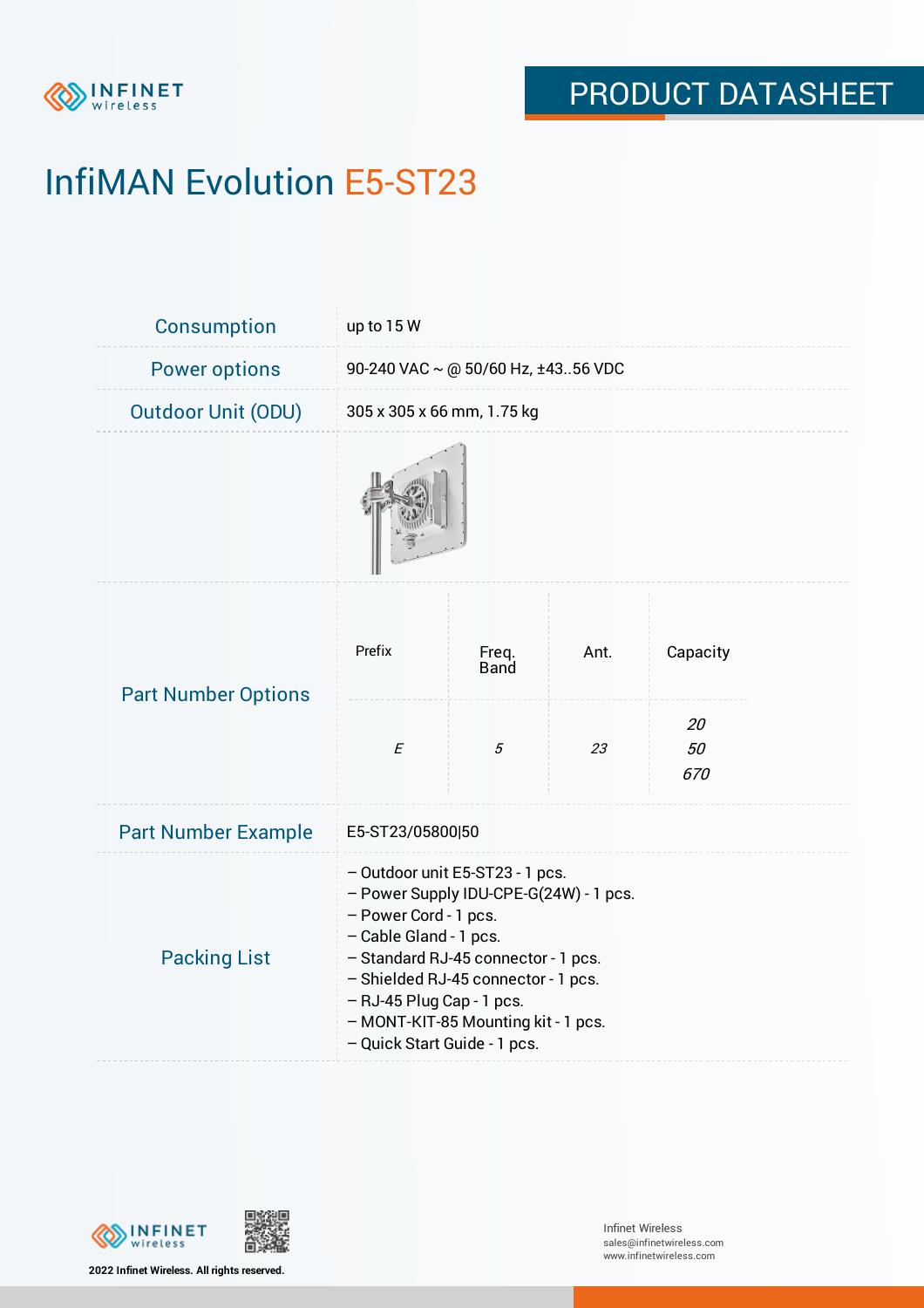

### PRODUCT DATASHEET

## InfiMAN Evolution E5-ST23

### Features

#### **RADIO**

- **Voice/RTP Aware Superpacketing**
- **DFS**
- **Automatic Bitrate Control** Þ
- Þ **Automatic Transmit Power Control**
- Þ **Automatic Distance Learning**
- Þ **Channel Time Adjustment**
- Þ **Spectrum Analyzer mode**
- Þ **Channel testing tools**

### **NETWORKING**

- **Ethernet-over-IP and IP-over-IP tunneling**
- Þ **ARP protocol support**
- **MAC/IP filtering** Þ
- **Full-fledged 2nd layer switch**
- Þ **RIPv2 / OSPFv2 /static routing**
- ٠ **L2/L3 Firewall**
- × **NAT (multipool, H.323-aware)**
- **DHCP client/server/relay**

#### **MANAGEMENT FEATURES**

- **Various Management Protocols: HTTP, HTTPS, SSH, Telnet, SNMP v1/2c/3 (MIB-II and proprietary MIBs)**
- **Graphical User Interface**
- **LED Indication: power status, wireless and wired link status, signal level**
- **Antenna alignment tool**
- ٠ **Automatic software update**
- **Online monitoring with proprietary EMS InfiMONITOR.**

### **QUALITY-OF-SERVICE**

- **17 priority queues**
- **IEEE 802.1p support**
- **IP TOS / DiffServ support**
- ٠ **Full voice support**
- **Traffic limiting (absolute, relative, mixed)** ٠
- **Traffic redirection**



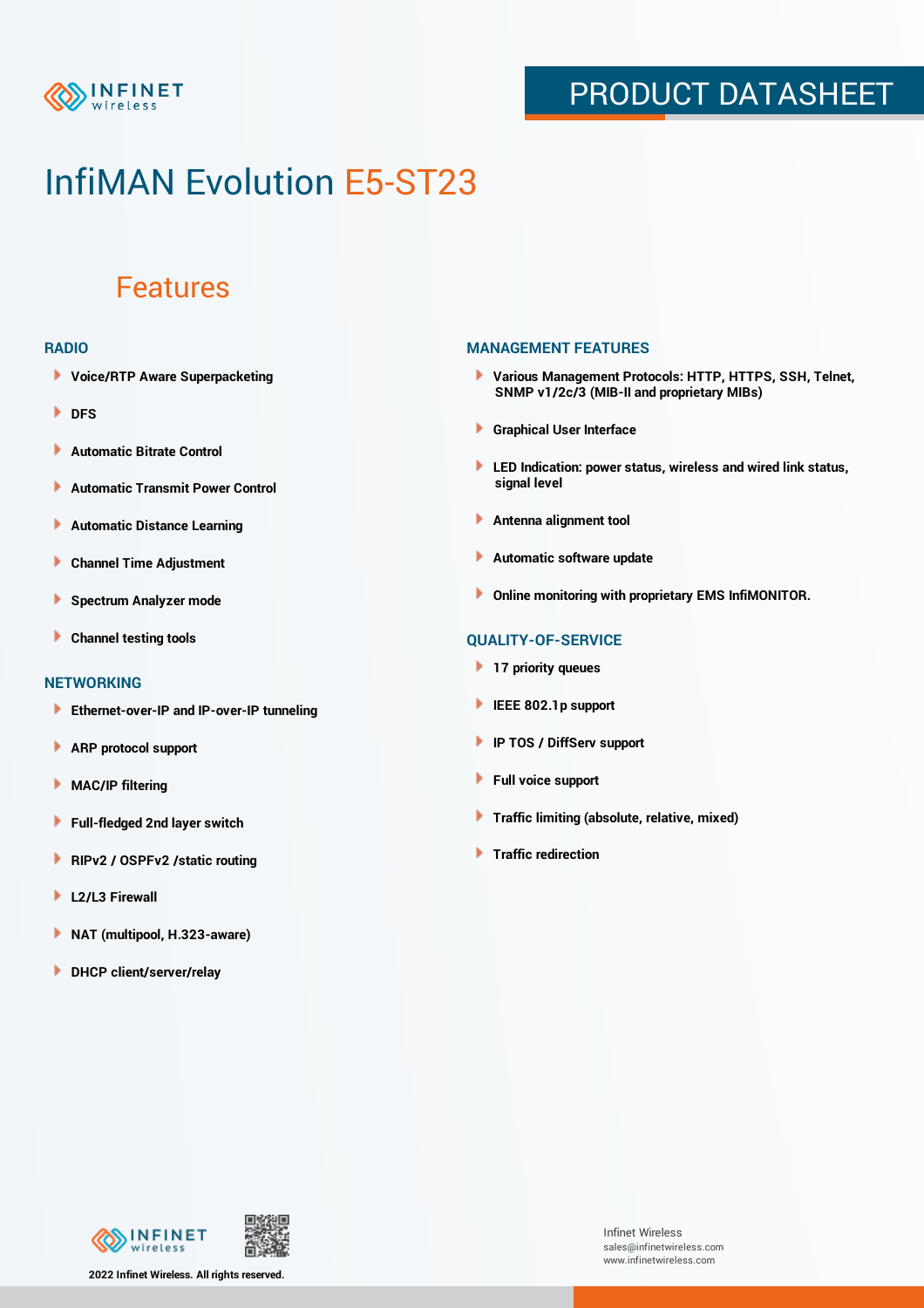

### PRODUCT DATASHEET

## InfiMAN Evolution E5-ST23

### Features

### **ENVIRONMENTAL**

- **Outdoor Units:**
	- operating temperature range -40..+60 °C, (can be extended to -55..+60 °С, models with "t" index in PN), 100% humidity, condensing
	- IP66/IP67 compliant water and dust protection
	- wind load: 200 kph, survival
- **Indoor Unit:**
	- 0..+40 °C, 95% humidity, non-condensing

### **SECURITY FEATURES**

- Þ **Storm/flood protection**
- ۱ **Password protection**
- **Secure command-line access via SSH protocol** Þ

#### **MAC**

- **Adaptive TDMA air protocol:**
	- Dynamic and fixed air frame duration
	- Subscriber activity aware scheduling
	- Permanent channel testing
- **Pseudo-radio interface:**
	- unique InfiNet Wireless feature to join InfiNet networks via 3rd party equipment
- **Automatic over-the-air firmware upgrade**

### **STANDARD COMPLIANCE**

- **Radio**
	- ETSI EN 301 893 v.2.1.1
	- ETSI EN 302 502 v.2.1.3
	- FCC Part 15.407

#### **EMC**

- ETSI EN 301 489-1 v.2.2.3
	- ETSI EN 301 489-17 v.3.2.4
	- FCC Part 15 Class B
- **Safety**
	- EN 62368-1:2014+A11:2017
	- EN60950-22:2017
	- EN62311:2008
- **RoHS (pending)**
	- EN IEC 63000:2018